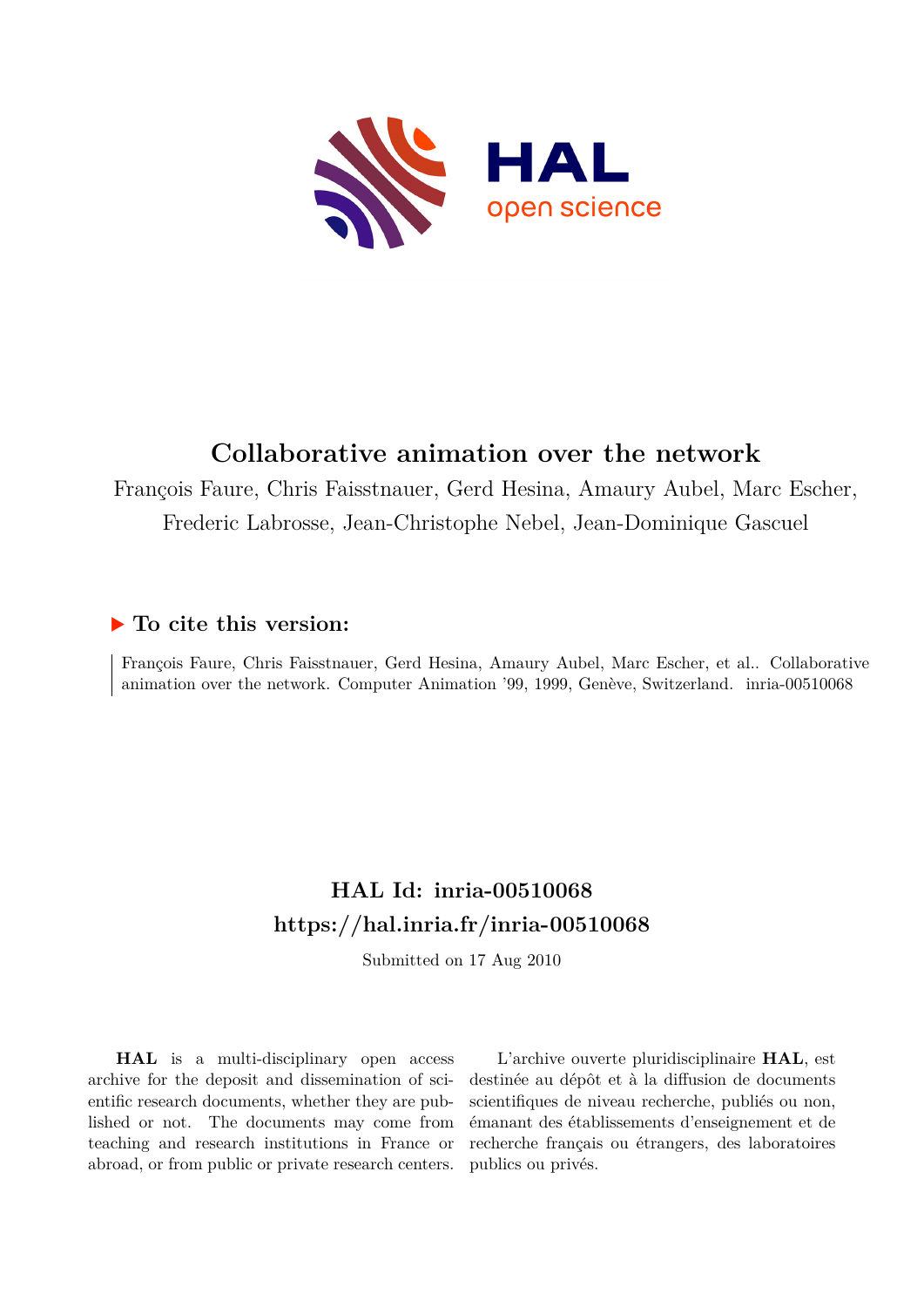## **Collaborative animation over the network**

F. Faure

C. Faisstnauer G. Hesina Vienna University of Technology, Austria francois, faisst, gerd @cg.tuwien.ac.at

A. Aubel

École Polytechnique Fédérale de Lausanne, Switzerland aubel@lig.di.epfl.ch

F. Labrosse

University of Bath, United Kingdom F.Labrosse@maths.bath.ac.uk

M. Escher MIRALab, Geneve, Switzerland Marc.Escher@cui.unige.ch

J.-C. Nebel University of Glasgow, United Kingdom jc@dcs.gla.ac.uk

J.-D. Gascuel iMAGIS, Grenoble, France Jean-Dominique.Gascuel@imag.fr

#### **Abstract**

*The continuously increasing complexity of computer animations makes it necessary to rely on the knowledge of various experts to cover the different areas of computer graphics and animation. This fact, which can be noted in many areas of scientific working, leads to increasing effort being put into research concerning cooperative working over the internet. However, it still requires substantialeffort and time to combine different animation techniques in a common virtual environment.*

*When trying to perform collaborative animation over a network, we often face the problem of having to combine animation systems and applications based on different software and hardware and using incompatible data structures. We present an approach, based on a client-server architecture and employing a VRML-based language as common interchange format, that allows inhomogeneous systems to be easily incorporated into a collaborative animation. The applications can be freed from employing plug-ins or libraries to link into a common animation platform; they keep a local copy of the global scene and only need the ability to export the internal data representation into the so called "PaVRML" language, the language we use use to exchange data and synchronize the clients.*

*This approach does not only allow a number of practitioners to share their know-how within a common anima-*

*tion without requiring the huge amount of work necessary to port their application to a common platform. It also makes it often possible in the first place to combine the capabilities of different animation systems into a single complex animation. Additionally, we investigate solutions to optimize the network load for real-time applications. In this paper we present preliminary results and discuss the future developments of this ongoing work.*

### **1 Introduction**

This work arisen from the desire of several research teams to gather the computer graphics software they have within a common animation platform. Unfortunately, the code has been developed on different software platforms (OpenInventor, Alias Wavefront, SoftImage, Performer, *etc.*), and using different data structures. In order to link the different pieces of code within one application, it is necessary to port them to a common platform. The question of choosing such a platform appeared intractable, mostly due to the huge work necessary to adapt the code, and also because of incompatibilities between data structures.

We present an alternative solution based on the usage of a network to let remote (and inhomogeneous) applications communicate using a given protocol. All applications process a common database they replicate locally using their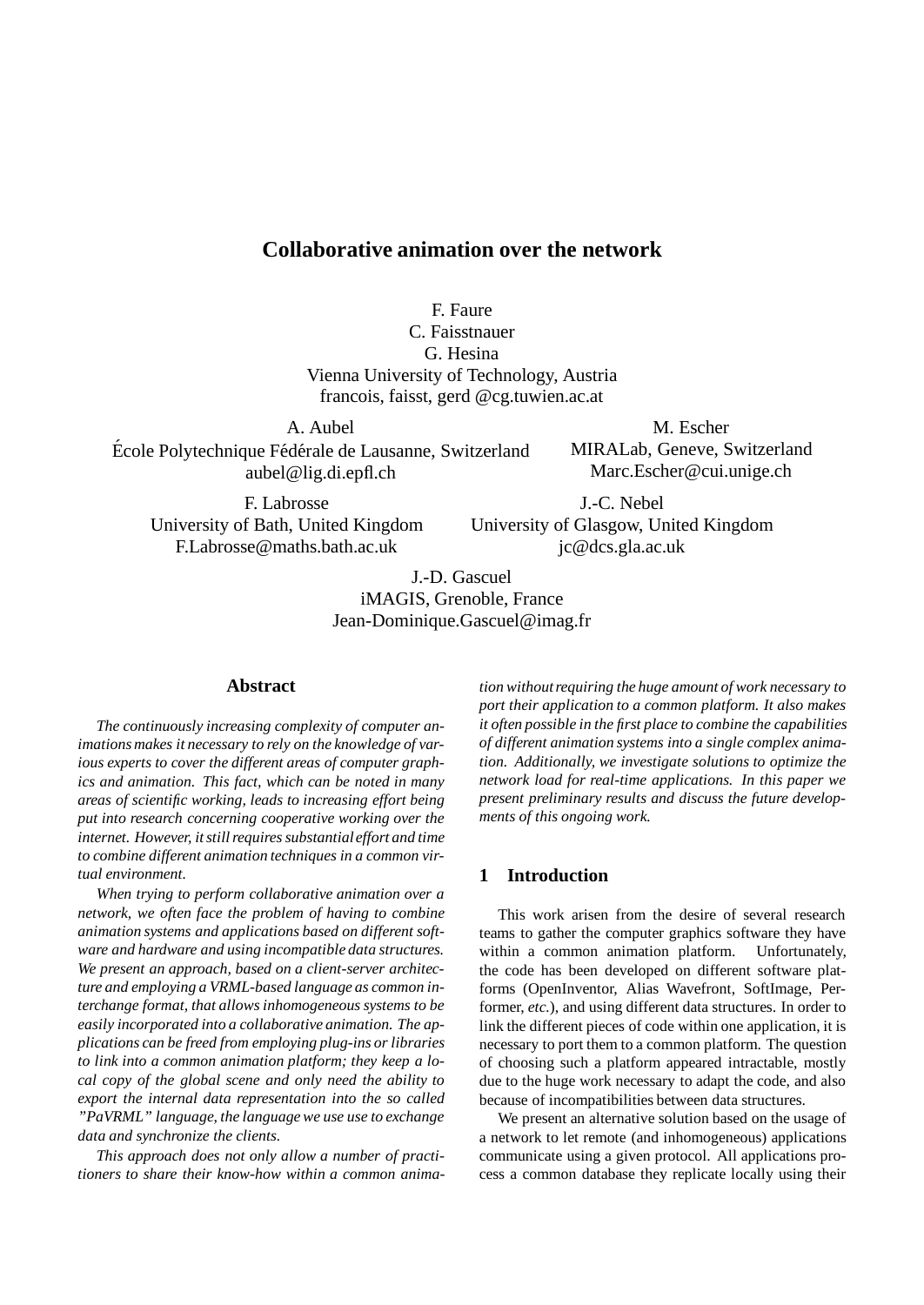own data structures; updates are sent and received to animate the scene and maintain consistency. In contrast with a traditional animation platform, our approach allows different animation tools to run on incompatible software and hardware platforms. This makes it possible for a number of practitioners to collaborate, each of them using their favorite tools.

An animation can be concurrently or incrementally designed using a variety of tools. Concurrent scene processing allows the animation of virtual worlds. Incremental processing allows the design of complex animations for movies. Consider the animation of a walking character. A certain degree of realism can be achieved by generating skeleton motion, facial animation and cloth simulation. Each of these issues requires highly specialized software which may not be available to a single user, unless he or she owns an expensive animation platform, and he or she is sufficiently skilled to exploit it. In our approach, such an animation is performed by combining the power of different tools, which may run either separately on a single machine, or remotely over the net. We call this paradigm collaborative animation.

Running concurrent applications able to communicate over the network is hardly a new idea. In the past years, many distributed virtual environments have been created. With respect to other platforms for virtual environment (e.g. Dive [7], Simnet [10], NpsNet [15], Aviary [18]), which require to write dedicated applications for them and are explicitly encoded in the application, our approach is intended to couple already existing applications to a virtual environment, with as less effort as possible. Thus the only interface between our applications and the virtual environment consists in sending and receiving messages.

The key point of our approach is the ability of sharing data between applications. We chose to use VRML97 as a data exchange language. Within a few years, it has become the most widely accepted standard for publishing and exchanging three-dimensional data. Its geometry modeling capabilities meet our needs and its wide diffusion makes it an attractive standard. Moreover, VRML97 has been chosen as the basis of the three-dimensional capabilities of the MPEG4 standard for broadcasting sound and images over the Internet. Since our architecture allows us to address the question of efficient streaming, the use of VRML97 opens a wide range of potential applications. More precisely, we have developed a new language,  $PaVRML<sup>1</sup>$  that is a subset of VRML97 augmented by commands allowing the creation and modification of objects during the animation (see Appendix A).

The remainder of this paper is organized as follows: first we summarize previous work on distributed virtual environments. Section 3 introduces the principle of our approach, followed by an investigation on applications for real-time environments in Section 4. Applications to perform collaborative animation are examined in Section 5. The paper is concluded with a discussion on future work. The Appendix presents PaVRML, our data exchange language based on VRML97, and briefly describes input/output processing as well as our network library.

#### **2 Previous work**

A lot of research has been going on to build common virtual places in which users can interact with each other and also with responsive applications. It has resulted in a number of environmental platforms such as DIVE [7], VLNET [16], AVIARY [18], NPSNET [15], or DVS [3]. Years of research and experiments with or for these platforms have led to the adoption of a few techniques as ground rules for designing efficient networked virtual environments which use the Internet as communication medium.

These platforms deal with different network topologies (e.g. unicast, broadcast, multicast) and various optimizations (e.g. dead reckoning). It is important to choose a network topology that fulfills quality of service requirements like latency, and ensures scalability. Dead-reckoning (see [15, 6]) is a powerful optimization technique that has gained wide acceptance. It aims at reducing the number of messages being sent over the network. The basic idea behind it is that some information can be inferred at each site from last known information. As an example, the positionof an avatar for frame n+1 can be easily inferred by all clients from its position/velocity in the previous frames (n, n-1 etc.). Thus, the client that actually controls the avatar may omit to transmit its position as long as the extrapolated position does not differ significantly from the actual one. This technique has been applied successfully to various types of data ranging from vehicles positions [15] to joint angle values used for avatar representation [6].

The major limitation of these toolkits is that they are available on few if not just one platform. One possible way to overcome this limitation is to rely on a cross-platform graphics library and produce a specific binary for each target platform, as illustratedin DIVE [7] or more recently with the Bamboo system [19]. Another usual limitation is that some toolkits fail to enable concurrent access, which makes them inherently inadequate for a real fruitful networked collaboration.

Over the past years VRML has become widely accepted as the file format for exchanging 3D data over the Internet. Its second release added more interactive capabilities and made it more suitable for multi-user collaboration. Since then, many companies and individuals have started to use VRML97 for electronic commerce. Applications allow-

<sup>&</sup>lt;sup>1</sup>The acronym PaVRML comes from the fusion of two acronyms: PAVR and VRML. PAVR (Platform for Animation and Virtual Reality) is a European project in the context of which this research is done.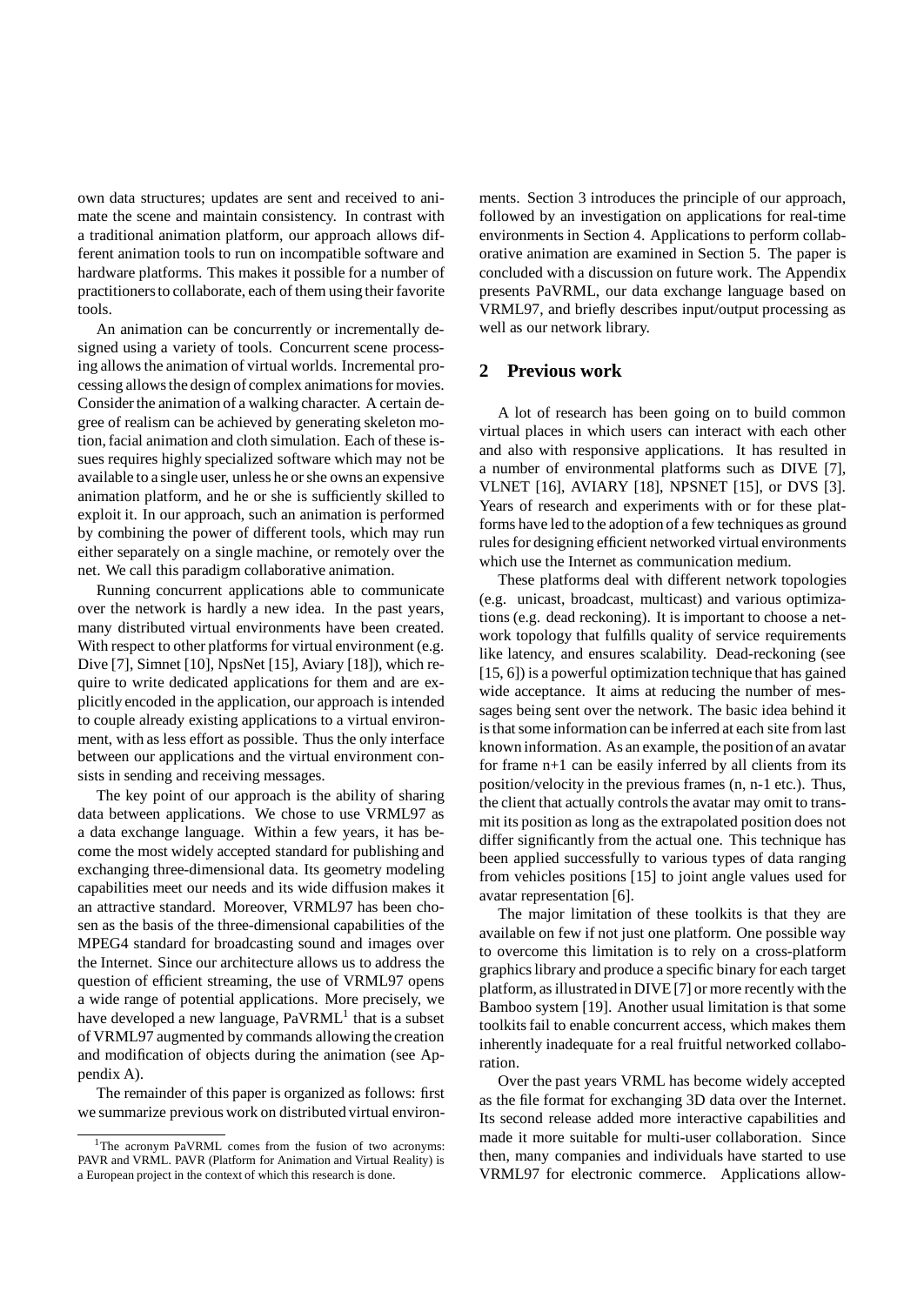ing users to perform collaborative work through the WEB also appeared. Some of them are based on specific plugin/programs that include a VRML browser plus a set of functionalities for dealing with the network, avatar animation or shared object management. This has led to the emergence of digital communities on the Internet [2, 1]. By means of a proprietary browser, people all around the world can gather in digital worlds, own digital spaces, build digital cities, *etc.* However, a specific installation of the proprietary browser is required to gain access to such virtual worlds. In addition, as each system has its own communication protocol, interconnection between two worlds managed by two different applications is not possible. Another way to construct a shared world on the web is to establish a link between a VRML plug-in and Java. A Java program handles the network part and manages the world, while the world updates are made inside the VRML plug-in. This solution does not require any specific installation since the needed software (Java class) is down-loaded at run-time with the VRML world. To our knowledge, onlythe VNET system's architecture [5] was built in this fashion. Yet, this might change soon since a standard way to define and manage such VRMLbased shared world is about to be specified [4], thus facilitating connections between different worlds. In our case though, most applications we wanted to connect together are C or C++ stand-alone programs. Since porting all the existing software to Java may not be such a trivial task, especially for C programs, and the efficiency of Java programs is still questionable, we investigate another solution.

Finally, the MPEG4 standard [9] which evolves towards complete inter operability with VRML proposes a generic way to encode/decode different kinds of media (audio/video objects) for data transmission. As it also aims to integrate coding of animated 2D/3D computer graphics, it could become the new standard for data transmission within shared world applications.

#### **3 Principle**

The structure of our system is composed of clients that communicate using a server, as depicted in Figure 1; a simple interface module allows the clients to send messages to and receive messages from the server. The task of the server is not only to minimize network traffic, but also to relieve the clients as much as possible from dealing with issues concerning the communication in a distributed virtual environment. Therefore the server does not simply route the messages coming from one client to all other clients, but manages a global database, containing all information about the common scene.

This global database is replicated at each client; upon login, the clients receive a model of the common scene to be stored and rendered locally. From then on, the communica-



**Figure 1. System architecture. A VRML scene is replicated within each client, which uses its own data structures. Conversion is achieved within the interface.**

tion between server and clients can mostly be limited to update messages. To contribute to the common scene, a client sends update messages to the server. The server updates its global database accordingly, and is then able to notify all other clients of these changes (if they are of concern to them). As this client-server architecture allows the clients to locally store and render a model of scene, they can use their own data structures and procedures; only the communication with the server must follow an agreed upon protocol. This allows to easily incorporate existing applications into the common scene; all that is required is the ability to send, receive and interpret the messages containing the scene description and the updates to that scene. As VRML97 is used to describe the geometry of the common scene, the communication with the server implies a translation from and into VRML; this translation is provided by the interface module. We also defined an additional set of commands to access the database (see Appendix A).

As an additional way to limit the network load we decided to give the clients the ability to control the flow of update messages coming from the server. Whenever the server receives update messages from a client to change the common scene, the other clients are not notified immediately, but only on demand: the server keeps an update log for each client and, as soon as the server receives a corresponding request, all updates ready for that client are transmitted to it. This approach has the disadvantage of making the inconsistency between the server's and the client's database also depend on the speed with which the client requests updates from the server, but on the other hand the client can choose the optimal speed for receiving the updates from the server and avoid to be overloaded with messages.

Although this project originated from the desire to achieve "collaborative animation" in a virtual environment, by having a number of research sites to cooperate on a com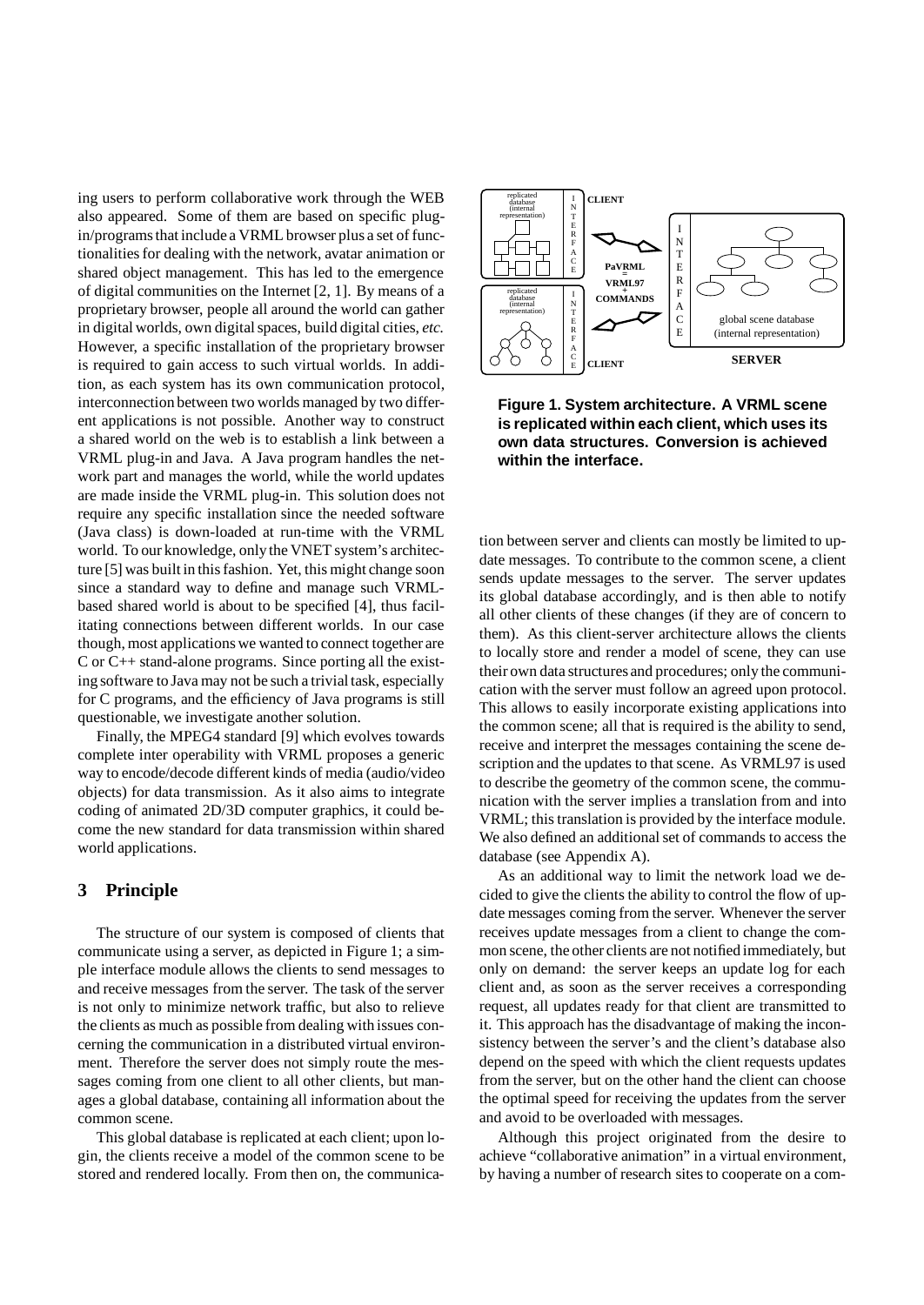mon animation (each site contributing to that part of the animation it is specialized for), from our discussions among the different animation specialists we soon found out that we have to distinguish between two different ways of how to treat the notion of time in the animation. As an animation can be parameterized by time, it consists of an evolution of the scene over time. In our client-server approach, the clients specify the animation by determining the state of the common scene database at determined moments in time by sending update messages to the server. Depending on how the server deals with time, we distinguish between an online and an offline animation.

In an online animation, which is typical for virtual environments, the time (of the animation) is controlled by the server and is continuously progressing; the animation is progressing in real-time (as a virtual environment usually tries to simulate a real or imaginary world). To modify the animation, clients send scene updates to the server, which are processed upon receipt. The server notifies the other clients of these changes as soon as they request it. Usually there is no need to store a history of the environment, as only the actual state is of concern.

In an offline animation time is handled in a different way: time is controlled by the clients, the server does no time management. In fact, there is no progressing time at all. An offline animation is similar to a multi-track movie (*e.g.* recorded on a video recorder); the creation and "play back" of the animation are completely independent and can happen at different times. To create the animation, clients send scene updates to the server, specifying at which time they should happen. Time is relative to the first event in the animation; typically, the creation of the first objects. To view the animation, the clients ask the server to incrementally send them the state of the scene at given times. Thus, the whole animation must be stored by the server, which acts just like a common database. Offline animations are often used, *e.g.* in keyframe animations, when the animation must repeatedly be viewed and modified, played forward and backward, *etc.*, under the client's control.

#### **4 The online server**

According to the differentiation between online and offline animation, the server in our system can be operated in an online (or real-time) and offline (or VCR) mode. The online server is depicted in Figure 2. An online animation is specified while it is running, the change of the scene database and the viewing of the animation happen (almost) at the same time. When a client sends scene updates to the server, they are by default processed immediately; the clients can also specify a positive offset relative to the server's time (in the future) at which to process the updates. Negative offsets are not allowed, as the past of the animation



**Figure 2. Structure of the online server (compare with Figure 4). The symbols T, S, and G respectively denote Transform, Shape, and Geometry nodes.**

is not dealt with in a real-time animation. These changes to the scene database are distributed to all other clients after an explicit request; this allows the clients to perform a sort of flow control, although it may increase the inconsistency between the server's scene database and local databases of the clients. On the other hand, it allows us to reduce the number of messages transmitted over the network by discarding redundant updates. As the history of the scene is not of interest, the server stores only the most recent values of each object in the scene. Therefore, whenever a client requests information about the common scene, it receives only the updates describing the most recent state.

In the following example we use the messages sent from the clients to the server as trigger to get back all outstanding updates. Figure 2 shows the structure of the server operated in online mode, while a scene including a hierarchy of two shapes is edited dynamically by the clients. The server updates its graph according to the update messages received from the clients. Updates are sent on-demand back to the clients: each time the server receives a message, it replies a message containing information necessary to update the client's scene graph.

Figure 3 shows an example of graph creation and edition, following the structure of Figure 2. Starting from an empty graph, each client adds a shape. The arrows denote the direction of the messages.

Client c1 starts the session. It reads the current scene by sending a message and receiving the answer (steps 1 and 2). In this case, the scene is still empty. It then adds a sphere to the scene (step 3). When client c2 logs in, (step 5), it is notified the current state of the scene (step 6). It then adds a cylinder as a child of the sphere (step 7). In step 8, the server sends an empty message since the scene model of client c2 is up to date. However, the scene model of client c1 is now obsolete. When client c1 modifies the translation of the sphere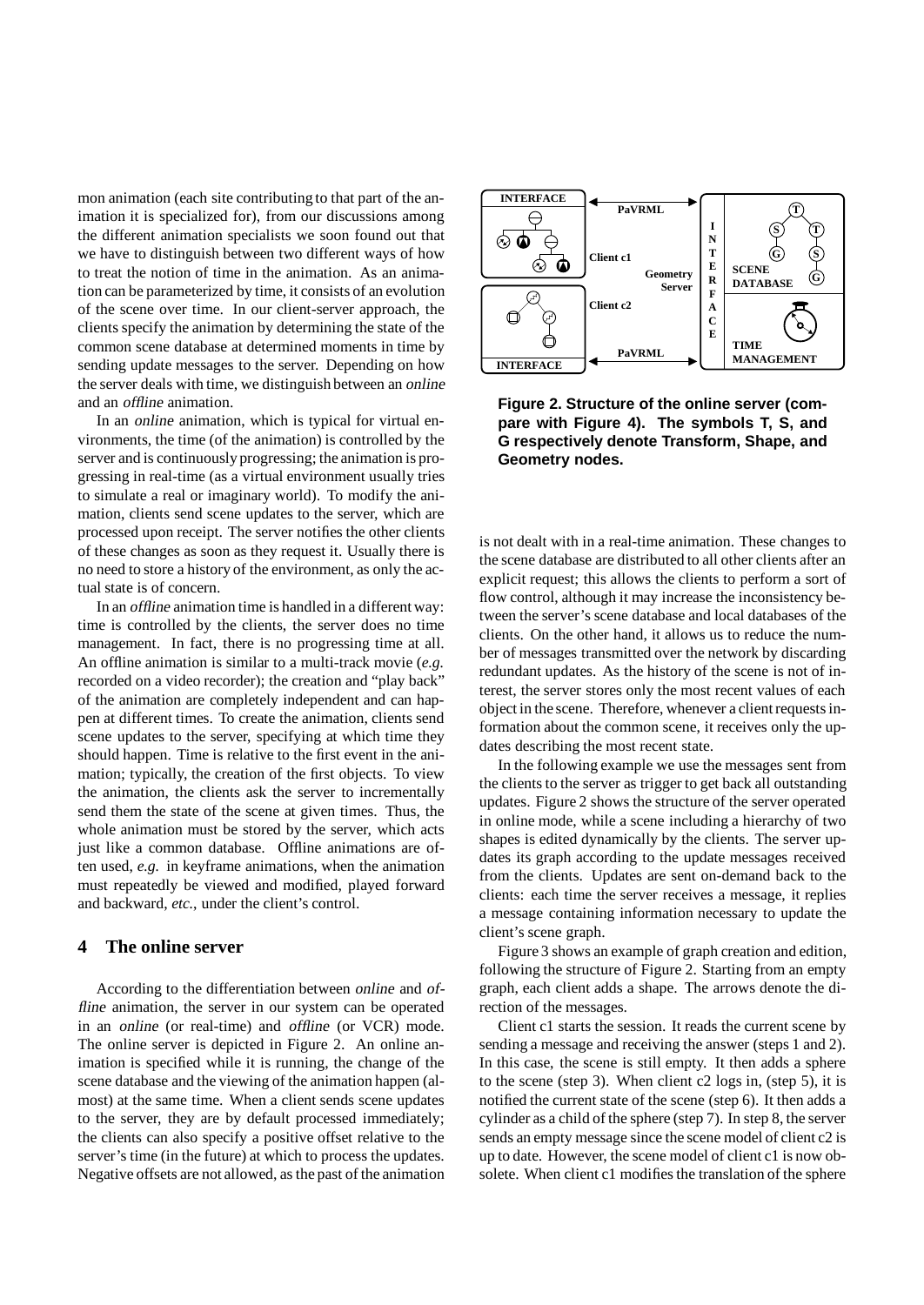

**Figure 3. Example of graph creation and editing with two participating clients.**

(step 9), it is notified that an object has been added (step 10). In step 11, client c2 requests updates to maintain its local database.

Note that though geometric models are described using VRML97, some commands have been added to the language. In step 7, ADD specifies which grouping node a model should be added to. By default, a model is added directly to the root of the scene such as in step 3. In step 9, UPDATE is used to modify the value of a field. A more complete description of the language is given in the Appendix. Recursively removing a subgraph can be achieved using DELETE. These basic commands allow the edition of the common graph. In this preliminary work, we have not addressed the question of permission restrictions.

In order to build up a common virtual environment, e.g. a networked community, the online server must run permanently on a specific network address for the clients to be able to connect. As such interactive applications happen in real time (at least they should), the online server is subject to heavy time constraints. Replicating the common scene locally in each client and limiting the subsequent communication between client and server to VRML updates is a first step to comply with these requirements; future research concerns the development of Levels of Detail (LODs), includ-



**Figure 4. Structure of the offline server (compare to Figure 2).**

ing viewpoint dependency and priority management [17], in order to optimize the distribution of updates to the clients.

#### **5 The Offline server**

Although the online mode of the server is suited for virtual environments and networked communities, it is not appropriate for the collaborative construction of an animation, where frequent modifications and playbacks are necessary, and thus the clients need to have full access to the server's database. These requirements led to the development of the so called "offline" mode, in which the server works comparable to a multi-track video recorder.

In offline mode, the animation is not "running"; there is no "actual" time of the animation. Thus the changes in the common scene database can be specified independently of the animation viewing; basically, the server acts as a common database, which can be modified and queried at any time. To modify the animation, clients can send scene updates to the server, specifying the point on the animation time line at which these updates should occur. To get information about the scene (in order to view the animation), a client has to explicitly query the server's scene database, specifying the time it is interested in. Then the client gets back all scene updates concerning the interval between this specified time and the time specified in its last query, allowing it to update its database.

Therefore the server has to store the complete history of the animation (see Figure 4); the offline mode of the server is more memory consuming than the online mode, but has the advantage of having less time constraints. While in online mode the server is required to make an update to the common scene available to all clients immediately and possibly contemporarily, the offline mode has an inherent inconsistency between the client's databases. As each client can independently query a specific time interval from the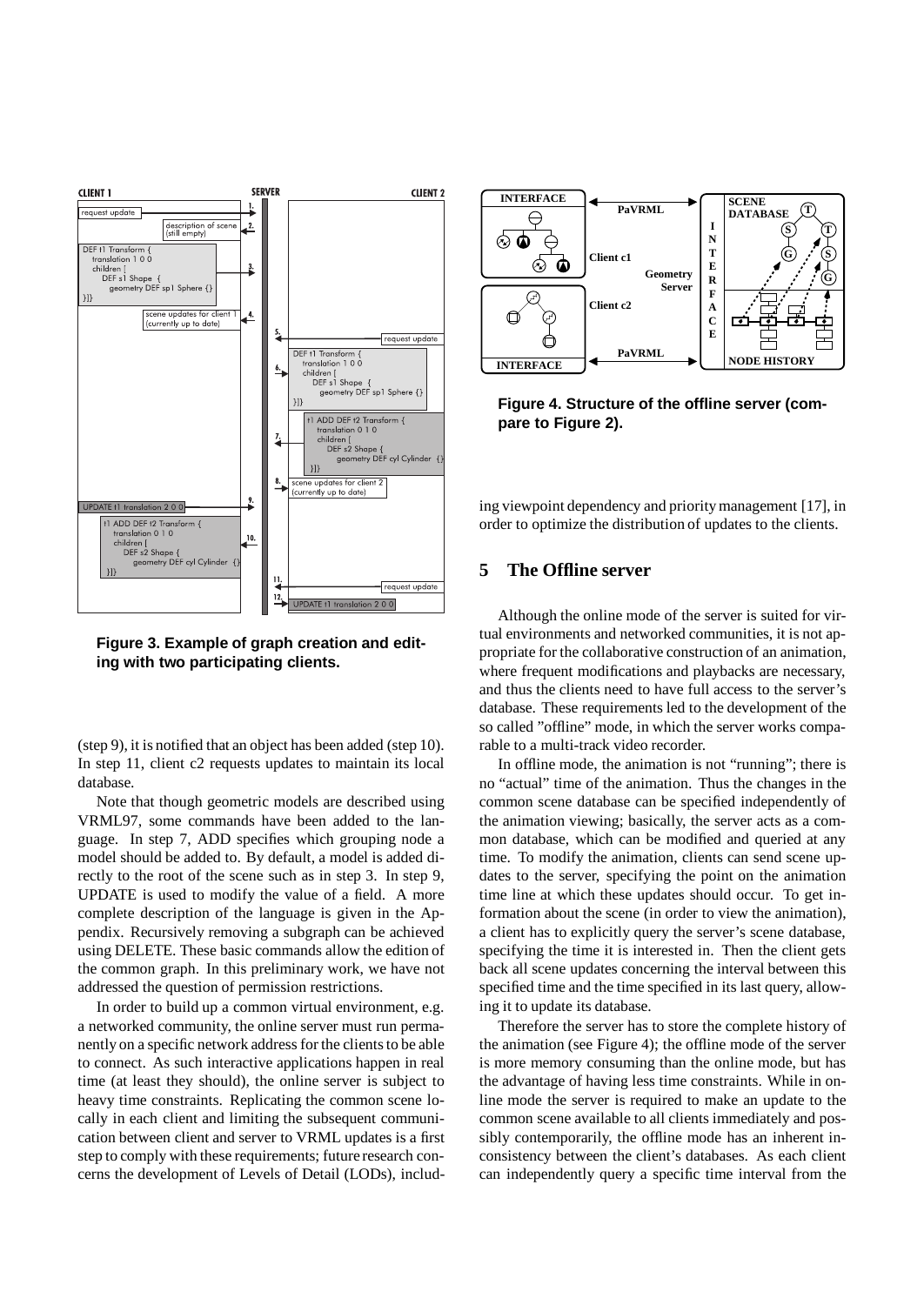server database, the local databases of the clients are not linked among each other by time constraints. Furthermore the changes to the scene and the animation viewing can happen at different times, thus not all clients must be notified immediately of a change to the scene database. The average load on a server in offline mode is usually lower than in online mode, as the number of participating clients is typically smaller; often the server is run locally for just one client.

We now present an example of incremental animation design including a server running in offline mode and two clients, where a keyframe animation and a physically-based motion combined.

The first client, produced at LIG (Lausanne), provides the model of a pirate with a feathered hat, who shakes his head as if he was saying "yes". In order to increase realism, a second client adds a physically-based motion of the feather; this is achieved by a software of TU-Vienna. In this simple example, the feather is loosely modeled as a rigid object bound to the hat using a joint including damped angular elasticity.

The "Lausanne"-client uploads the keyframe animation on the server as a VRML97 model along with a number of position updates, each of them associated with a given time. Though interpolators would be a more conventional tool, they are not yet handled by the server.

The "Vienna"-client then logs in and receives the model, which it converts into its own data structures (OpenInventor) using the parser (see Figure 5). According to an agreement between the designers, a transform node called Feather is located at the junction between the hat and the feather. This allows the "Vienna"-client (being responsible for the physically-based motion of the feather) to automatically find this node and replace it with an appropriate object modeling a damped elastic joint.



**Figure 5. The graph of the pirate head, modeled by LIG (a) and by TU-Wien (b)**

This "Vienna"-client then queries the state of the scene at regularly spaced times. The position of the hat is deduced from the updated graph. The motion of the feather is computed accordingly, and replaces the original motion. The velocity of the hat is not considered, though it could be numerically derived. This physical simulation adds flexibility to the feather, providing more realism as illustrated in Figures 6 and 7.



**Figure 6. Two snapshots of the keyframe animation. The feather is rigidly bound to the hat.**



**Figure 7. Four snapshots of the physical animation, while the head is moving (a,b) and after (c,d). The feather is physically swinging.**

### **6 Examples**

This section explains two usage examples for our system: the first one is about integrating in the same environment models from different sources and coming from different clients, while in the second one the system is used as a way of visualizing and sharing experimentation results over the network.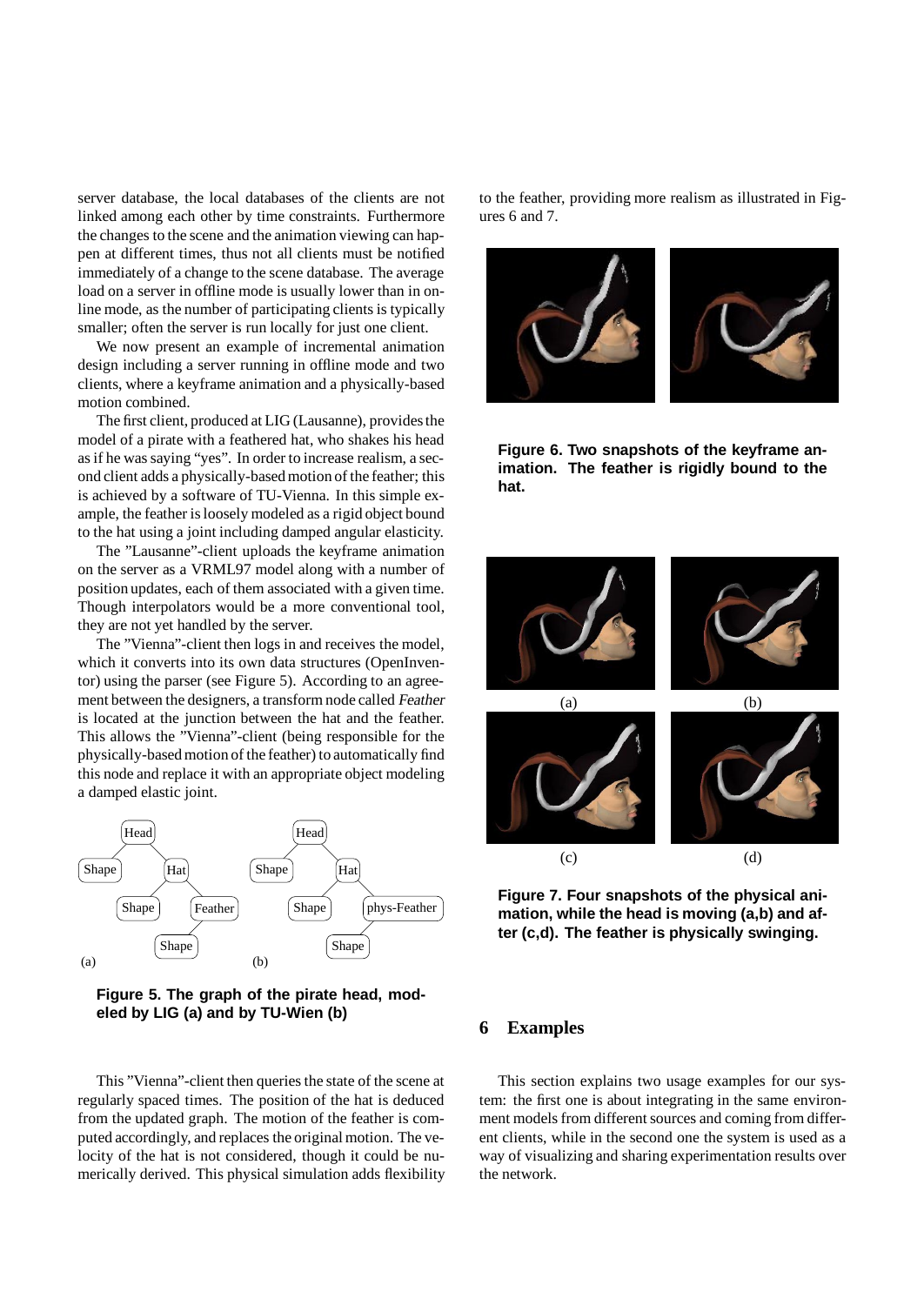#### 6.1 The studio

This first example shows a virtual environment containing models coming from different applications, each using its own internal representation. The clients participate in this common session, which we call studio, by outputting their models to the server.



**Figure 8. Some views of the studio at a given time**

We will now briefly describe the different models present in this example:

- The walls are simple VRML objects. They are decorated with two different types of paints: first we have images produced by a compositing software from the University of Bath (UK), and rendered as textures applied to VRML objects. Examples are the landscape on Figure 8(a), the left image of the pairs on Figures 8(a) and 8(c). The second type of paints is produced by the University of Bath (UK): the twin-images in Figure 8(a) and 8(c) are vectorial image representations described in VRML from the internal NURBS format of an image segmentation software.
- Our studio also includes models of actual objects created by photogrammetry at the Turing Institute, Glasgow (UK). See the objects on the red cube in Figure 8(a) and the two outer faces on the wall in Figure 8(b).
- $\bullet$  Between the two outer faces in Figure 8(b) there is an example of facial animation produced at the University of Geneva (Switzerland).
- The two yellow bodies (Figures 8(a) and 8(b)) are produced at the University of Glasgow (UK); the internal format of the keyframe animation has been translated into VRML.
- Finally, the pirate (Figure  $8(c)$ ) is the result of a body reconstruction and animation done at École Polytechnique Fédérale de Lausanne (Switzerland).

In this example, all models are described in files containing the initial geometry as well as geometrical updates for the animations. This is particularly suited for an offline animation. Indeed, a client (or several clients) sends the files to the server running in offline mode. Then, different clients can look simultaneously at the same animation, possibly at different times on the animation time line and from different points of view. Each site can modify the part of the animation it is responsible for and send the changes to the server. These modifications can concern any animation time and can be sent at any time. This way, an animation can be built collaboratively.

It is also possible to employ the studio in online mode. However, then it is not anymore possible to modify what was previously sent to the server; everything happens at the specified time and the viewing time cannot be changed. As a consequence, new updates can only concern current or future time.

Figure 9 shows some images of an animation in the studio: the pirate says "yes"; one robot is walking, and the other is waving.

#### 6.2 The snake in the potential

The snake algorithm [13] is used at the Universityof Bath to recover boundaries of homogeneous regions in blurred images. Snakes are dynamic curves that minimize an energy associated to them. This energy is made of an internal term (first and second order tension) and of an external term coming from the image, which we call the potential. This potential is made from the gradient of the image: it is minimum where a high image gradient occurs, *i.e.* where there is a boundary between to regions.

We use the server in online mode to visualize the temporal evolution of the snake in the potential. The potential is represented as a triangulated mesh while the snake is represented with diamonds for each of its control points. The potential as well as the snake in its initial state are sent to the server. Clients connected to the server can then ask for the initial geometry. At each iteration, after computing the new snake state, updates containing the new diamonds' positions are sent to the server. Clients can thus display the animation in real time by regularly querying the server for the updates.

Figure 10 shows the time evolution of the snake during the extraction of the boundary of a blurred shape in front of a background. In the first column, the snake is at its initial position. The last column shows the snake at equilibrium. The two middle columns show intermediate positions.

In this example, we have used the server in online mode but all messages sent to the server could have been saved into a file and visualized later in offline mode. In both modes, our system is used to visualize experiments and to share the results over the network.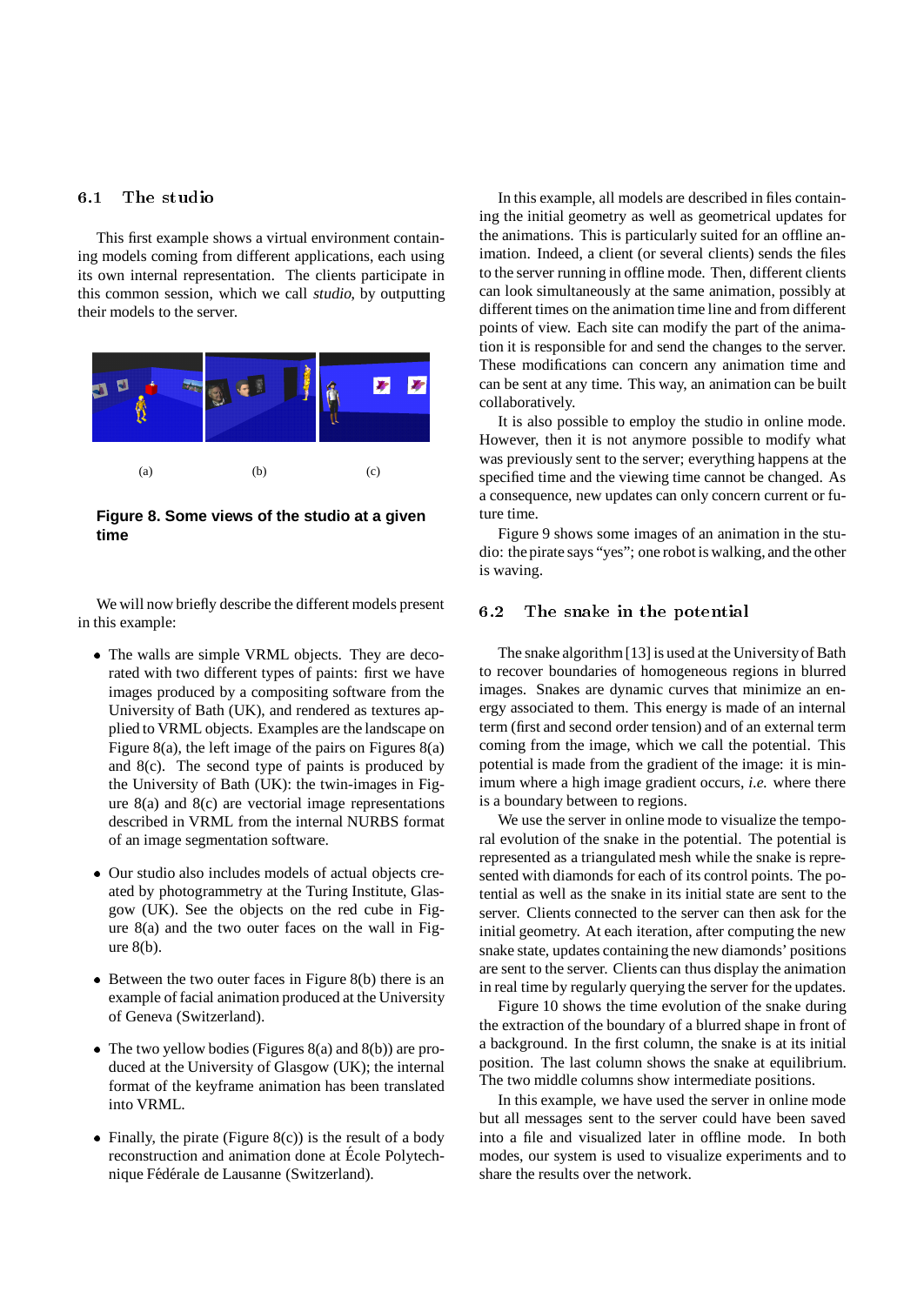

**Figure 9. Some images of an animation in the studio**

### **7 Conclusion and future work**

We have presented a new application to VRML-based distributed environments. An external interface allows different, previously incompatible software to contribute to the animation of a common scene. This flexibility allows a group of researchers or practitioners to easily share their competence. The only necessary modification of existing code is the addition of a communication layer. The applications can run remotely over the net. This avoids all problems of local installation and guarantees code privacy. Preliminary results in two application domains, real-time distributed environments and collaborative animation, have been shown.

The centralized database included in the server allows us to address the question of smart streaming in real-time environments. Currently, on-demand data transmission allows the server to send only the data which is relevant to a given client at the time it queries the database. In the future, further reduction of the network load should be obtained by exploiting the knowledge of the server about the scene and the viewers. Knowing the camera position of a client will allow the server to send only data relevant to what the client actually sees, and to use levels of detail for low priority items.

Collaborative animation has been performed and appears a valuable approach. The ability of building on preexisting animations generated by specialized software and practitioners allows different users to incrementally design complex animations, independently of what software and hardware each uses. Further work should introduce physical data such as mass and force to allow physical objects managed by different clients to interact physically. Velocity should also be modeled. The prototypingcapabilities of VRML97 allow the creation of the desired new nodes.

Finally, we plan to increase compatibility with existing or future standards. Using interpolators and switchingnodes will allow the server to export an animation in true VRML97 language for web publishing. Conforming our additional commands to the MPEG4 specifications will highlyincrease the possible range of collaboration over the net.

#### **Acknowledgements**

We gratefully acknowledge the support of the European Union's Training and Mobility of Researchers (TMR) programme in funding this work.

#### **A The language**

A subset of VRML97 is used to model geometry. The following nodes are currently supported: Appearance, Box, Color, Cone, Coordinate, Cylinder, DirectionalLight,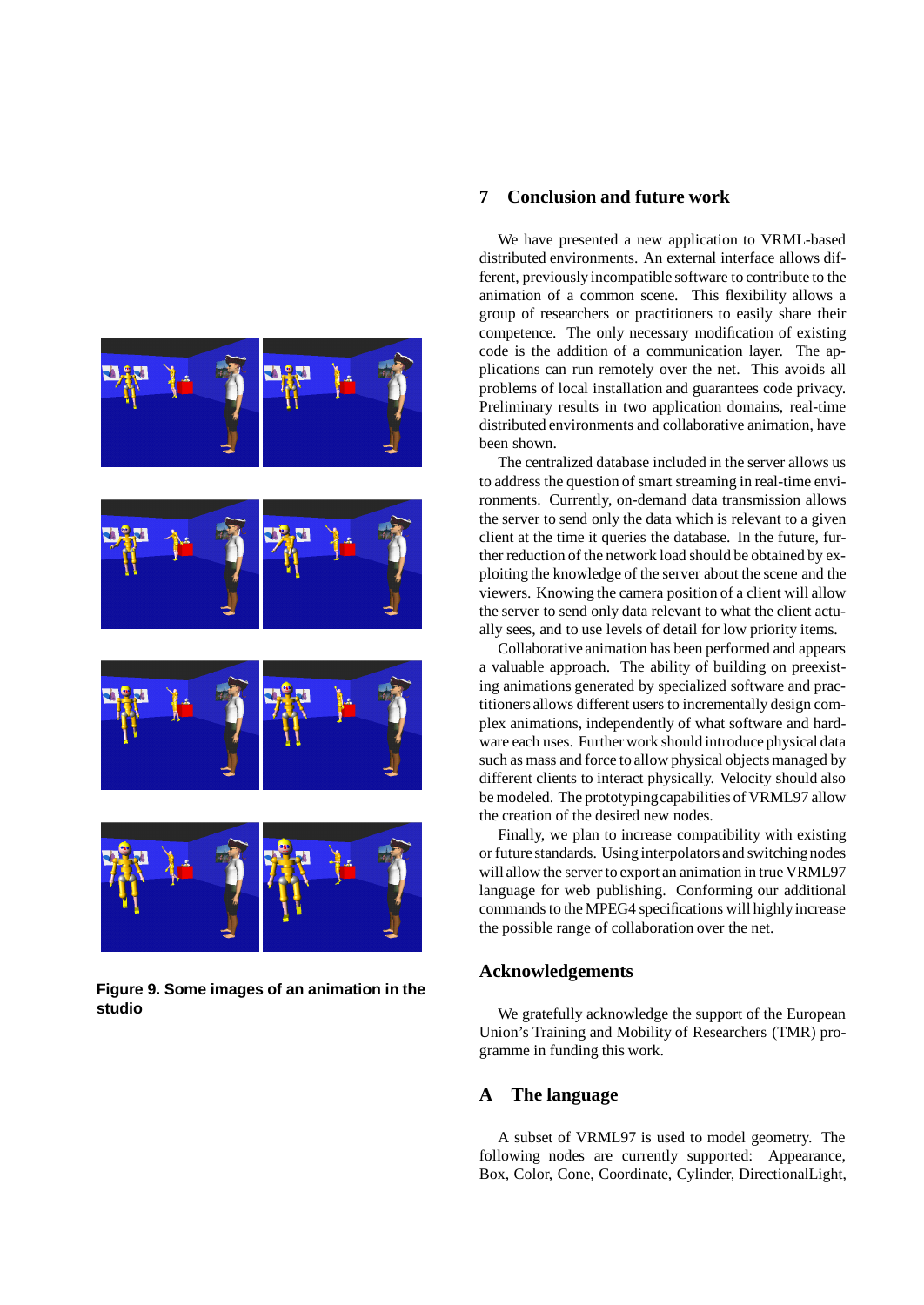Group, ImageTexture, IndexedFaceSet, Material, Normal, PixelTexture, Shape, Sphere, TextureCoordinate, Texture-Transform, Transform, Viewpoint.

Additionally, a set of commands to access the database are defined (see Table 1).

| Table 1. The commands added to VRML to |  |  |  |
|----------------------------------------|--|--|--|
| form PaVRML                            |  |  |  |

| command        | syntax                               | description                                                                                     |  |  |
|----------------|--------------------------------------|-------------------------------------------------------------------------------------------------|--|--|
| ADD            | name ADD graph                       | Adds a VRML node or<br>graph to the specified node                                              |  |  |
| <b>GETTIME</b> | <b>GETTIME</b> float                 | Asks for the scene descrip-<br>tion at the time specified<br>(used in the offline mode<br>only) |  |  |
| <b>INLINE</b>  | INLINE "url"                         | Includes a remote scene or<br>animation                                                         |  |  |
| <b>REMOVE</b>  | <i>parent REMOVE</i><br>child        | remove the specified child<br>and subnodes                                                      |  |  |
| <b>SETTIME</b> | <b>SETTIME</b> float                 | Specifies the time updates<br>should occur at                                                   |  |  |
| <b>UPDATE</b>  | <b>UPDATE</b><br>name<br>field value | specifies numerical values                                                                      |  |  |

#### **B The network library**

Our system design is based on a client-server approach similar to the approaches presented by Funkhouser [11] and Das et al. [8]. The network implementation was intended to function as a "middle-ware" layer that mediates between the application and the underlying network infrastructure [12].

The network layer offers two types of basic message delivery services:

- Lightweight transport intended for fast, unreliable delivery of small messages of idempotent semantics. Such messages are automatically discarded if newer information becomes available as proposed by Kessler [14].
- Heavyweight transport for reliable, stream-oriented data delivery with the option of repeated acknowledgement of the application layer when a user specified amount of data has been received.

The selection of the appropriate mode of transport can either be made by the system based on the message's size, or it can be chosen by the user.

Further functions of the network layer include intelligent maintenance of the network connections, which is much harder from the application layer. As an example, if no data

is received from a client for a specific period, it is assumed dead. The client's network connection is shut down and the network layer notified the applicationlayer and other clients.

#### **C The interface**

The only requirement for each partner of the network is to be able to send and receive messages using the PaVRML syntax:

 The production of VRML97 nodes from our own data structures is quite an easy task: only a conversion program of a few hundred lines has to be written by each site involved in the project.

At the beginning of the animation a full description of the objects added to the global scene has to be sent. Then, after the generation of each new frame, only modified values are sent.

- The task of receiving messages may be divided into two subtasks:
	- **–** Parsing the received messages,
	- **–** Building a local copy of the modeled scene using its own data structures.

Each partner does need a PaVRML parser. We use a generic customizable parser. This parser is a C++ library which has been written using LEX for the lexical analysis and YACC for the grammar analysis. Each time a VRML97 node is read by the parser, it calls a virtual method from an abstract class. The task of each partner is to derive this class and to write the methods which will allow the building of the local copy of the global scene. Similarly, our additional commands are interpreted using procedure calls.

### **References**

- [1] Active worlds. *http://www.digitalspace.com/avatars/aworld.html*.
- [2] Blaxxun. *http://www.blaxxun.com*.
- [3] Building and interacting with universal virtual products. *http://support.division.com/5.tec/a papers/uvp.htm*.
- [4] Distributed interactive simulation dis-java-vrml working group. *http://www.vrml.org/*.
- [5] Vnet. *http://ariadne.iz.net/ jeffs/vnet/FAQ.html*.
- [6] T. Capin, J. Esmerado, and D. Thalmann. Dead-reckoning algorithms for streaming virtual human data. *to appear in IEEE Transactions on Circuits and Systems for Video Technology*, 1998.
- [7] C. Carlsson and O. Hagsand. Dive a multi-user virtual reality system. In *Proceedings of IEEE VRAIS '93, Seattle, Washington*, 1993.